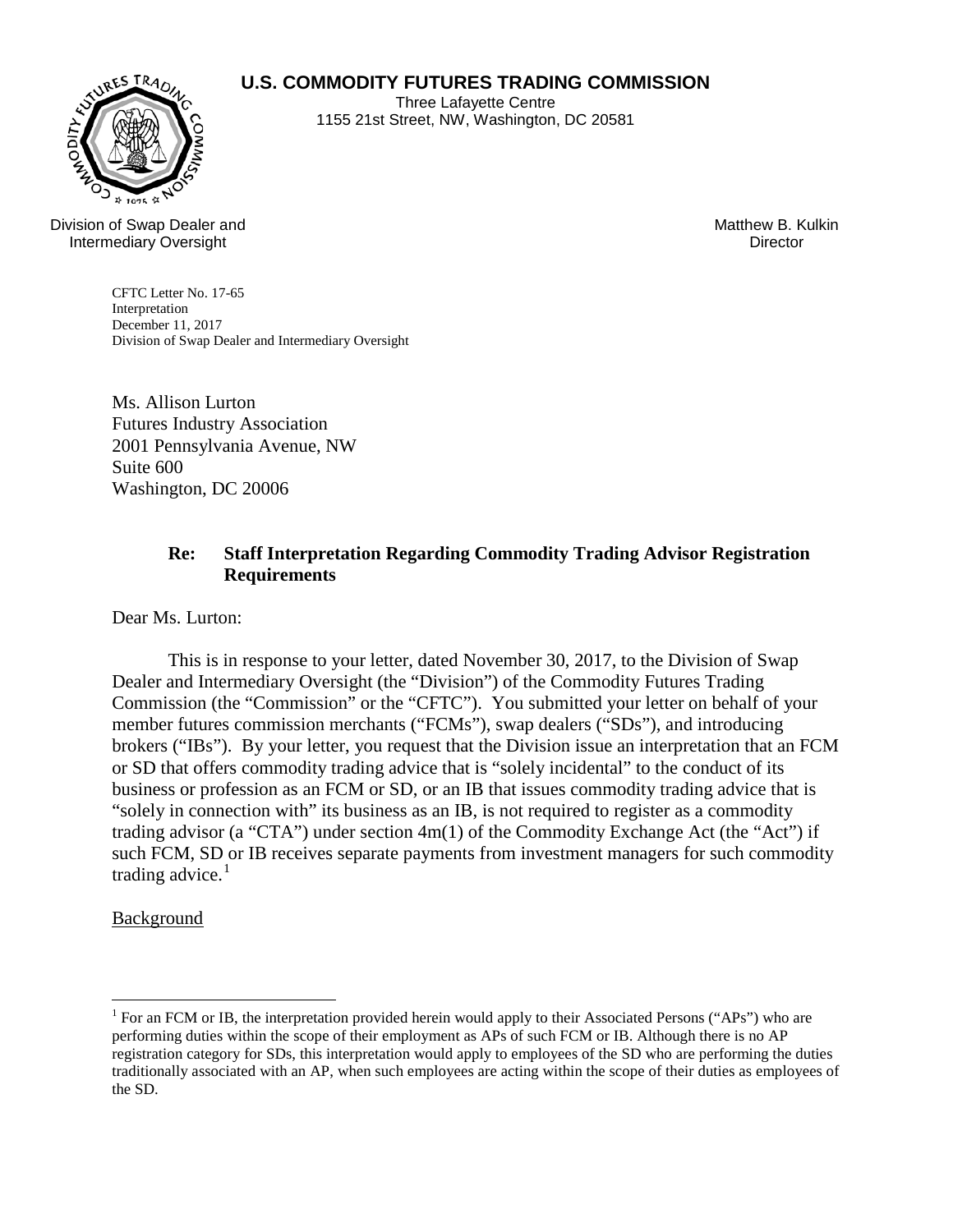Ms. Allison Lurton Page 2

 $\overline{a}$ 

 You state that your member FCMs, SDs and IBs engage in business with investment management firms that are subject to the laws of the European Union (hereinafter referred to as "EU Investment Managers"). Your member FCMs, SDs and IBs may provide commodity trading advice to these EU Investment Managers. The EU Investment Managers may pay your members for such commodity trading advice as part of a bundled payment or commission fee that combines investment research services and execution services. Your member FCMs, SDs and IBs that currently provide commodity trading advice to these EU Investment Managers are not required to register as CTAs provided that the commodity trading advice is "solely incidental" to the conduct of their respective businesses as an FCM or SD, or that the commodity trading advice is "solely in connection with" their respective businesses as an IB.<sup>[2](#page-1-0)</sup>

You state that the EU Investment Managers will be required by the Markets in Financial Instruments Directive II ("MiFID II") to unbundle payments for investment research (including commodity trading advice) from payments for execution services effective January [3](#page-1-1), 2018.<sup>3</sup> Accordingly, your members will no longer be able to collect a single, bundled fee for investment research services (including commodity trading advice) and execution services from EU Investment Managers. The separate investment research fees will be paid either from the EU Investment Managers' own funds or through client funds that are specifically set aside in Research Payment Accounts ("RPAs"). You state that MiFID II requirements may have impacts that extend beyond EU Investment Managers. For example, investment managers that have global operations may elect to implement uniform payment protocols that comply with the MiFID II directive for investment research in EU and non-EU jurisdictions in lieu of developing controls for differing payment protocols in different jurisdictions.<sup>[4](#page-1-2)</sup>

You state that your members are concerned that receiving a separate payment from an investment manager, including an EU Investment Manager, to purchase investment research services, which may include commodity trading advice, either through a direct hard dollar payment or an RPA mechanism, could result in the FCM, SD, or IB being deemed by Division staff to be acting as a CTA even if the commodity trading advice is "solely incidental" to the FCM's or SD's conduct of its business as an FCM or SD, or the commodity trading advice is "solely in connection with" the IB's business as an IB.

Accordingly, you request an interpretation from the Division that an FCM, SD, or IB will not be deemed to be a CTA, or alternatively, will not be subject to registration as a CTA, if such FCM, SD, or IB receives separate payment for investment research services provided to

<span id="page-1-0"></span> $2$  You state that the requested interpretation would not apply to an FCM, SD or IB that otherwise receives separate compensation for commodity trading advice that is not solely incidental to, or solely in connection with, its business.

<span id="page-1-1"></span> $3 \text{ See}$ , Directive 2014/65/EU of the European Parliament and of the Council of 15 May 2014 on markets in financial instruments and amending Directive 2002/92/EC and Directive 2011/61/EU.

<span id="page-1-2"></span><sup>&</sup>lt;sup>4</sup> Although this interpretation was requested on behalf of CFTC registrants who will be required to charge their European clients a separate unbundled fee for advisory services to comply with the MiFID II directive, this interpretation is not limited to entities who are bound by the MiFID II directive.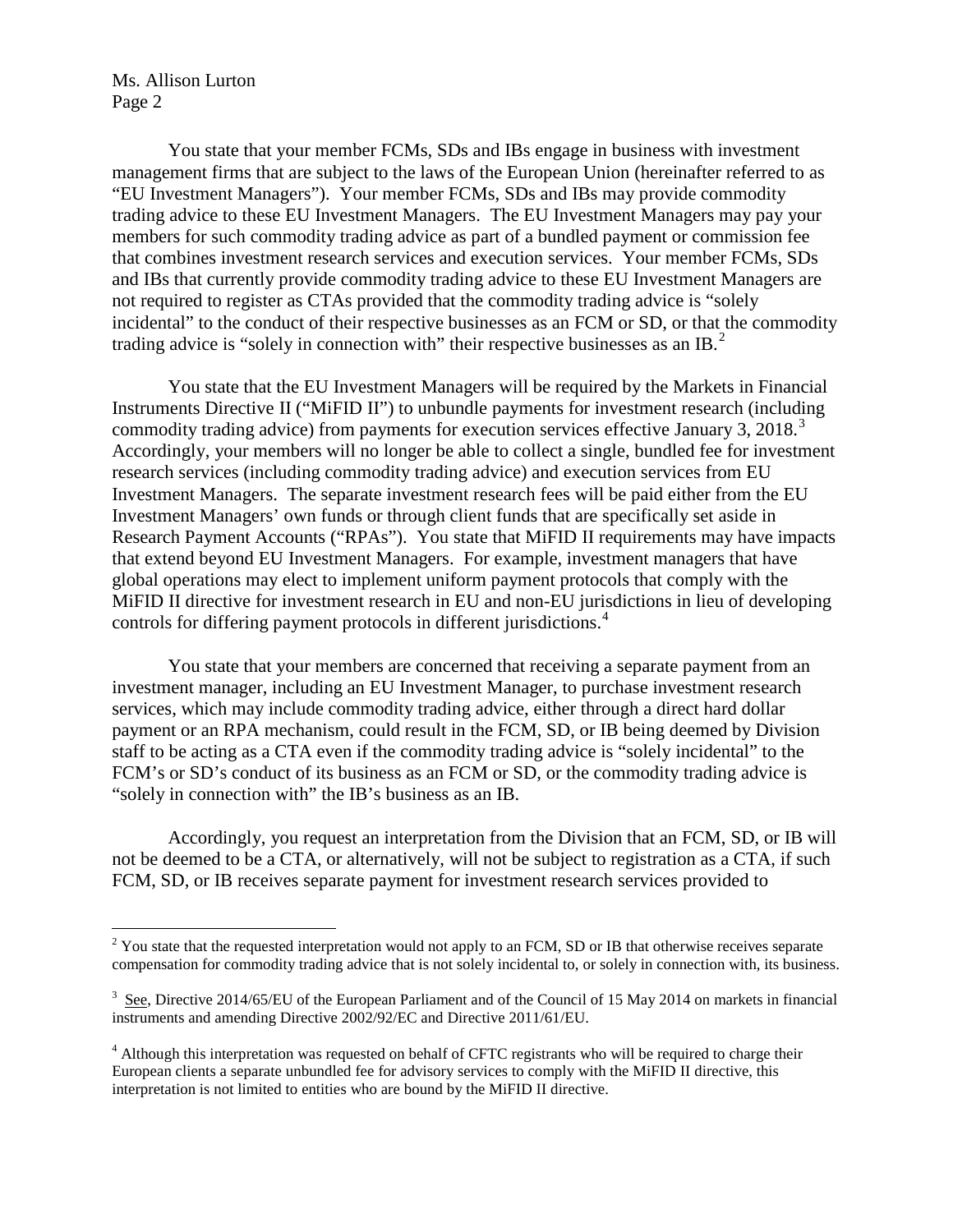Ms. Allison Lurton Page 3

investment managers, which services are solely incidental to the FCM's or SD's conduct of its business, or solely in connection with its IB's business.

You state that the requested interpretation does not seek to redefine the term "commodity trading advisor" and would largely preserve the market's status quo. You further state that the request would provide clarity to parties whose research and advisory services would otherwise be considered "solely incidental" to, or "solely in connection" with, their trade or business, but for the receipt of separate compensation.

## Current Regulatory Framework

 $\overline{a}$ 

 Section 1a(12) of the Act broadly defines a CTA as any person who, for compensation or profit, directly or indirectly advises others as to the value or advisability of trading in futures, options or swaps, or regularly issues or promulgates analyses or reports concerning such derivative instruments. Section 1a(12) of the Act also excludes an FCM from the CTA definition if the FCM's commodity trading advice is "solely incidental" to the conduct of its business as an FCM. Similarly, Commission regulation 4.6(a)(3) excludes a registered SD from the CTA definition if the SD's commodity trading advice is "solely incidental" to the conduct of its business as an SD. Furthermore, Commission regulation 4.14(a)(6) exempts a registered IB from registering as a CTA if the IB's commodity trading advice is "solely in connection with" its business as an IB.

The Commission has not provided guidance regarding the extent of the commodity trading advice that an FCM or SD can provide to clients and remain within the CTA exclusions of section 1a(12) of the Act or regulation 4.6(a)(3), respectively. Similarly, the Commission has not provided guidance regarding the extent of the commodity trading advice an IB can provide to clients and remain within the CTA registration exemption of regulation  $4.14(a)(6)$ . The Commission, however, discussed certain activities that would be beyond the scope of the "solely incidental" limitation in its SD external business conduct standards rulemaking.<sup>[5](#page-2-0)</sup> In that preamble, the Commission stated that

[t]here are advisory activities that the Commission would consider to be beyond the scope of the "solely incidental" exclusion, and depending on the facts and circumstances could cause a swap dealer to be a CTA within the statutory definition. For example, a swap dealer that has general discretion to trade the account of, or otherwise act for or on behalf of, a counterparty would be engaging in activity that is not solely incidental to the business of a swap dealer. Limited discretion related to the execution of a particular counterparty order, however, would not cause a swap dealer to be a CTA. Also, the exclusion would not apply if a swap dealer received separate compensation for, or otherwise profited primarily from, advice provided to a counterparty. Furthermore, a swap dealer

<span id="page-2-0"></span><sup>5</sup> See, Business Conduct Standards for Swap Dealers and Major Swap Participants With Counterparties, 77 Fed Reg. 9734 at 9740 (February 12, 2012).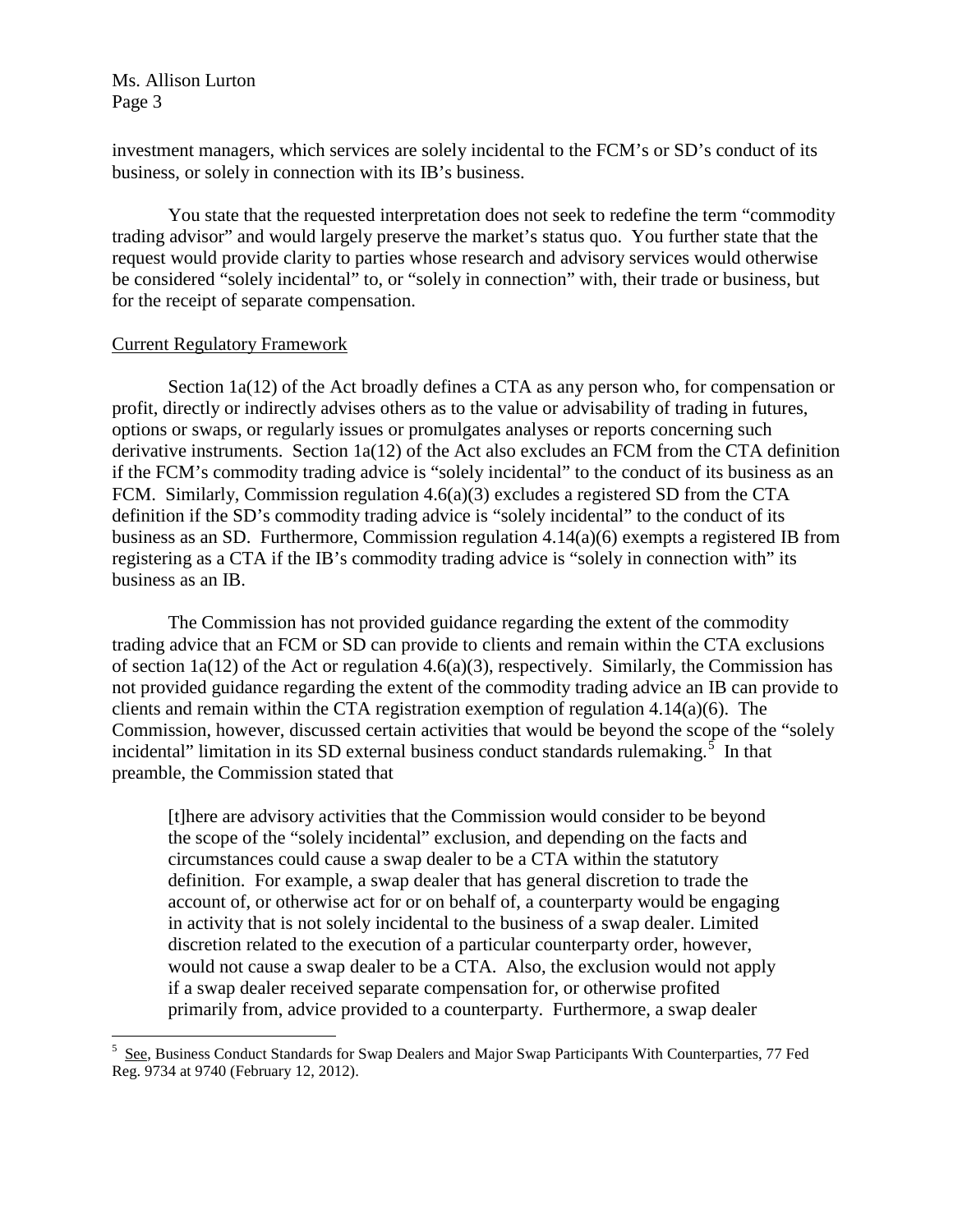that enters into an agreement with its counterparty to provide advisory services or a swap dealer that otherwise holds itself out to the public as a CTA would also not be within the "solely incidental" exclusion. These examples are not exhaustive. There may be other circumstances in which a swap dealer's activity would fall outside the available exclusion. A determination of whether activity is "solely incidental" would necessarily need to be viewed in context based on the particular facts and circumstances.<sup>[6](#page-3-0)</sup>

The Division does not believe that the Commission intended to imply that commodity trading advisory activities that are "solely incidental" to the conduct of the SD's business as an SD would no longer qualify for the exemption under Commission regulation 4.6(a)(3) solely because the SD received separate compensation for such services. The receipt of a separate payment for commodity trading advisory services is merely a factor to be considered among the facts and circumstances related to the advisory activities provided in determining whether the activities are indeed "solely incidental" to the conduct of a SD's business as a SD, or whether the advisory activities are a separate, independent line of business more commonly associated with the business of a CTA.

## **Interpretation**

 Based upon the foregoing, the Division does not believe that an FCM, SD, or IB would be in violation of section 4m(l) of the Act for failing to register as a CTA in connection with the provision of commodity trading advice for separate compensation so long as the providing of the commodity trading advice is "solely incidental" to the conduct of its business as an FCM or SD, or "solely in connection with" its business as an IB. The analysis of whether the commodity trading advice is "solely incidental" to the FCM's or SD's conduct of its business, or "solely in connection with" the IB's business must be performed by the FCM, SD or IB based upon the particular facts and circumstances of the relationship between the parties. Although direct payment for commodity trading advice may be one factor, receipt of separate compensation would not be dispositive on its own.

<span id="page-3-0"></span>The interpretation provided herein represents the position of this Division only and does not necessarily reflect the views of the Commission or any other division or office of the Commission. This letter does not excuse persons relying on it from compliance with any other applicable requirements contained in the Act or in the Commission regulations issued thereunder. Further, this letter is based upon the representations made to the Division. Any different, changed or omitted material facts or circumstances might render this letter void. Finally, the Division retains the authority to condition further, modify, suspend, terminate, or otherwise restrict the terms of the interpretation provided herein, in its discretion.